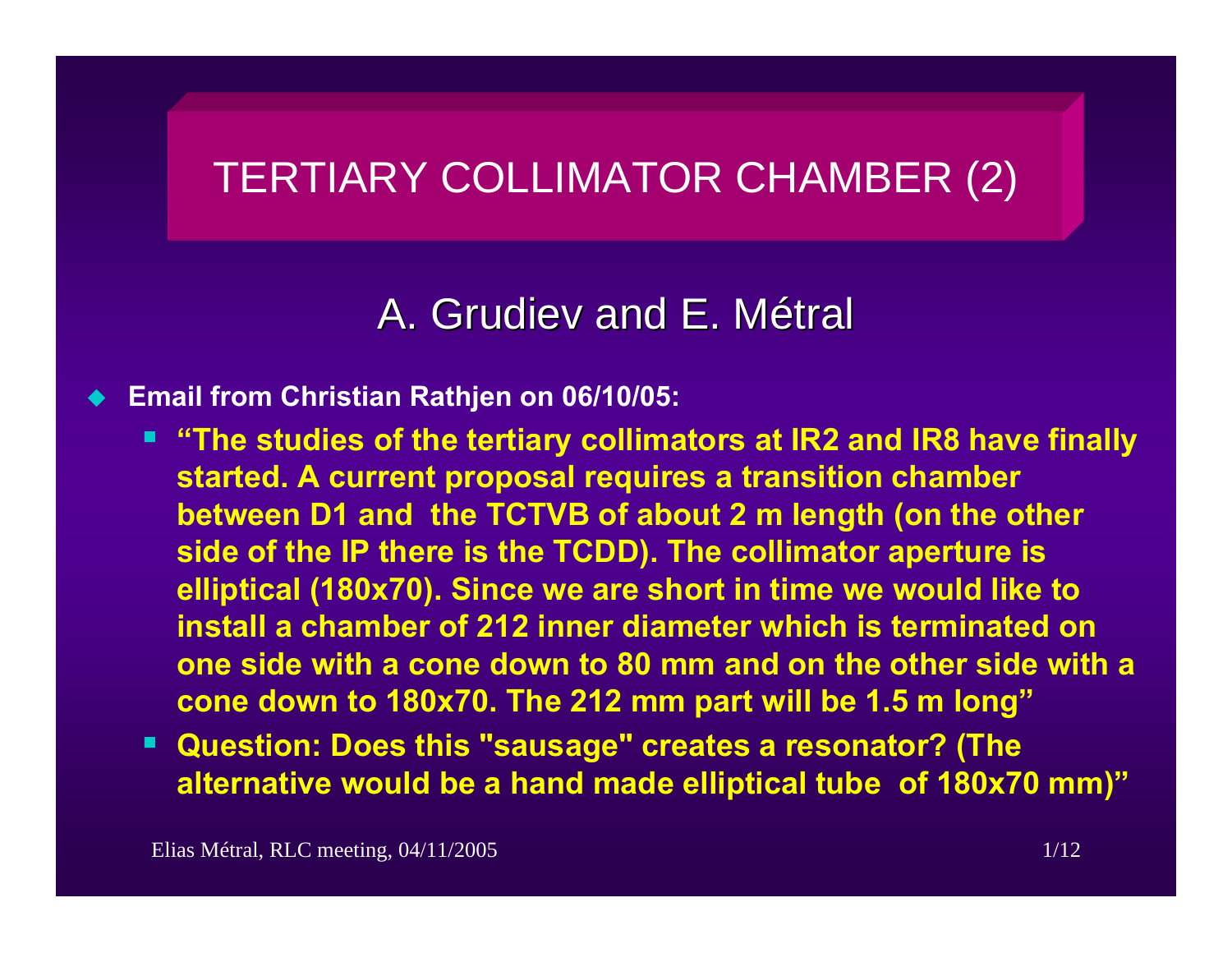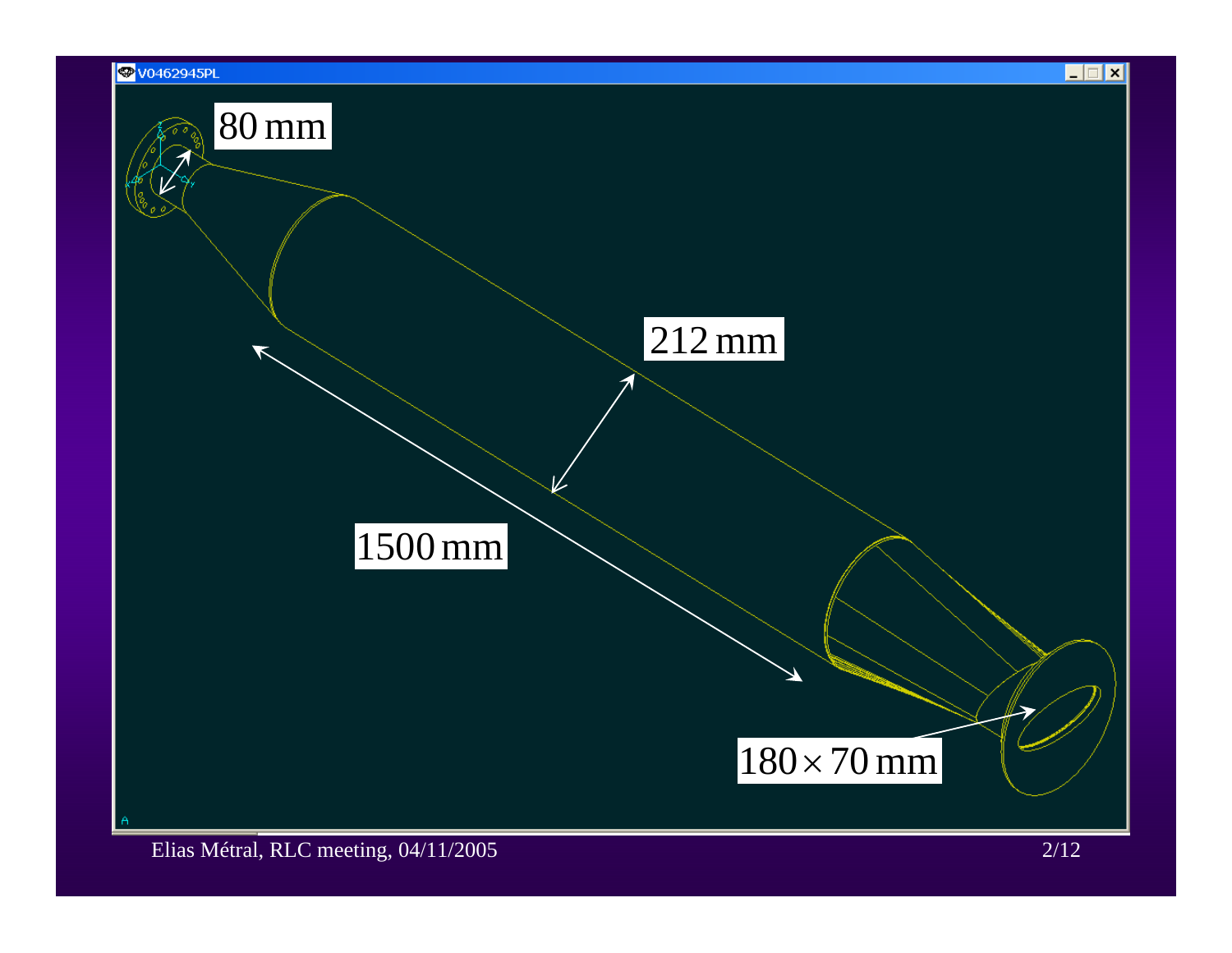# **FIRST ROUGH ESTIMATE FIRST ROUGH ESTIMATE**

#### **Yes, this will create a resonator with frequencies above 1 GHz**

$$
f_{\text{cut-off}}^{\text{1st long mode}} \left[ \text{GHz} \right] \approx \frac{10}{b \left[ \text{cm} \right]}
$$

- $\blacklozenge$ **The alternative is better as no cavity is created**
- **However, even if we keep the first scenario, this should not be too harmful as the frequencies are high**
- $\blacklozenge$  **To have an exact evaluation of the power loss, HFSS simulations are required**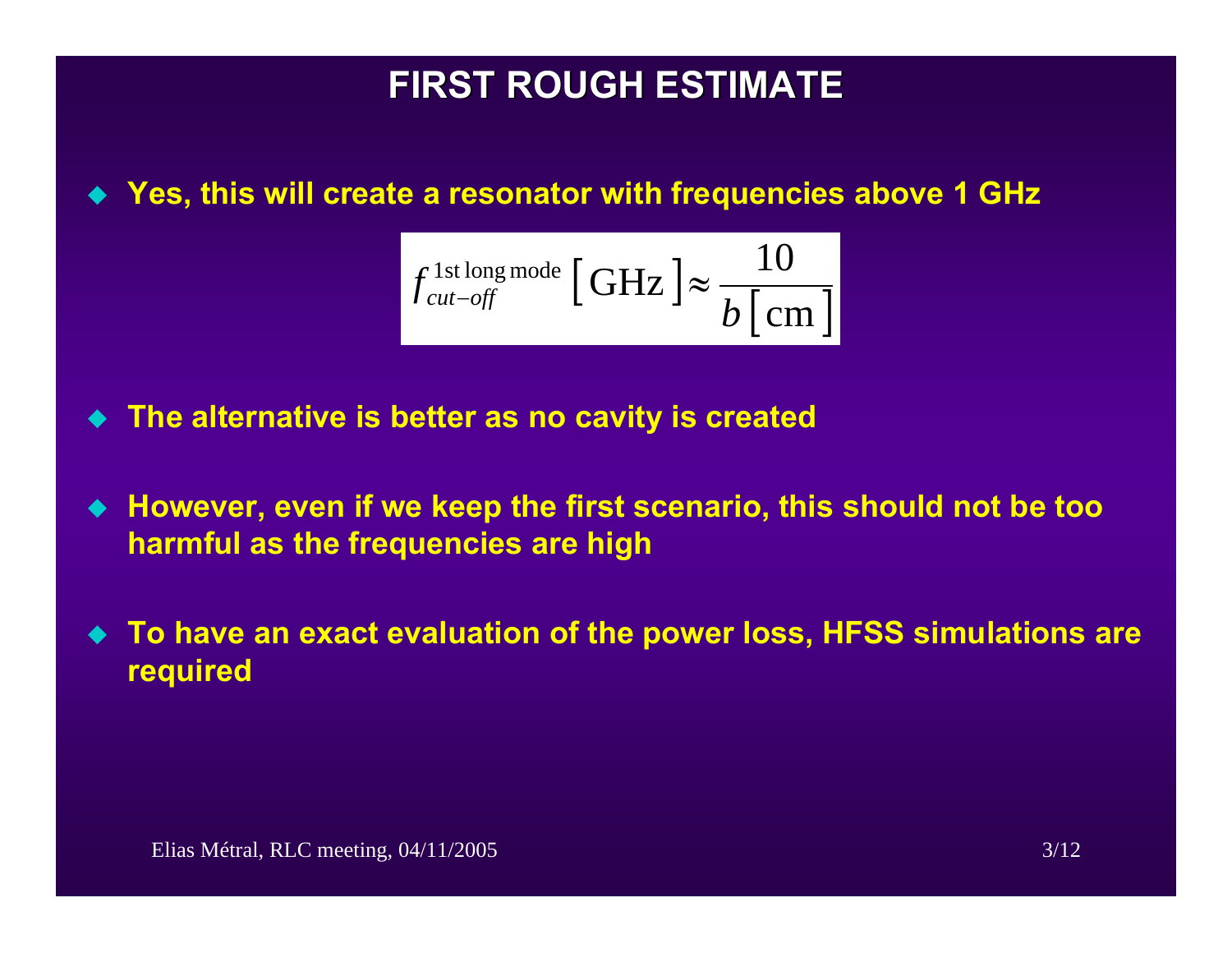# **HFSS SIMULATIONS (1/8) HFSS SIMULATIONS (1/8)**



Elias Métral, RLC meeting, 04/11/2005 4/12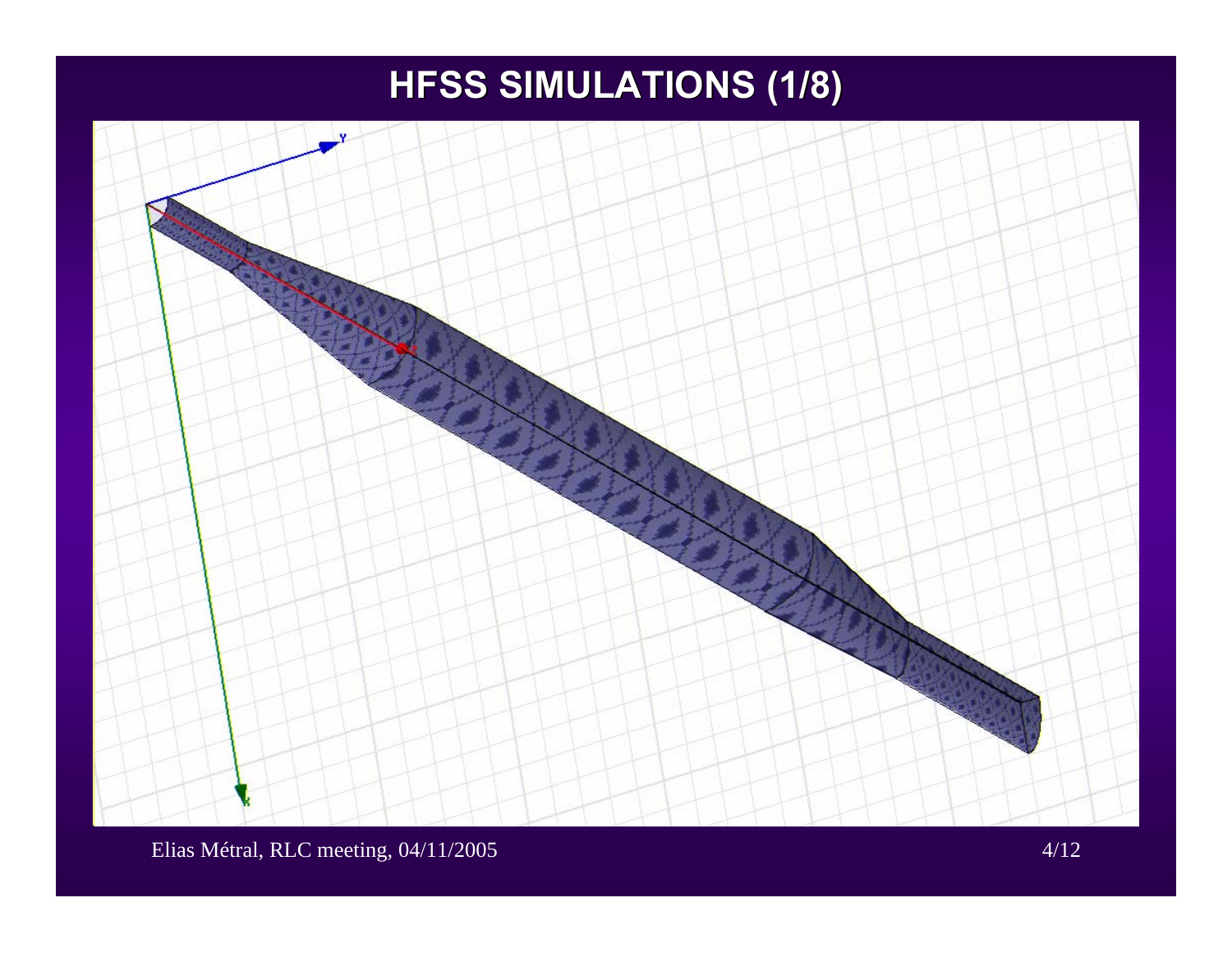### **HFSS SIMULATIONS (2/8) HFSS SIMULATIONS (2/8)**

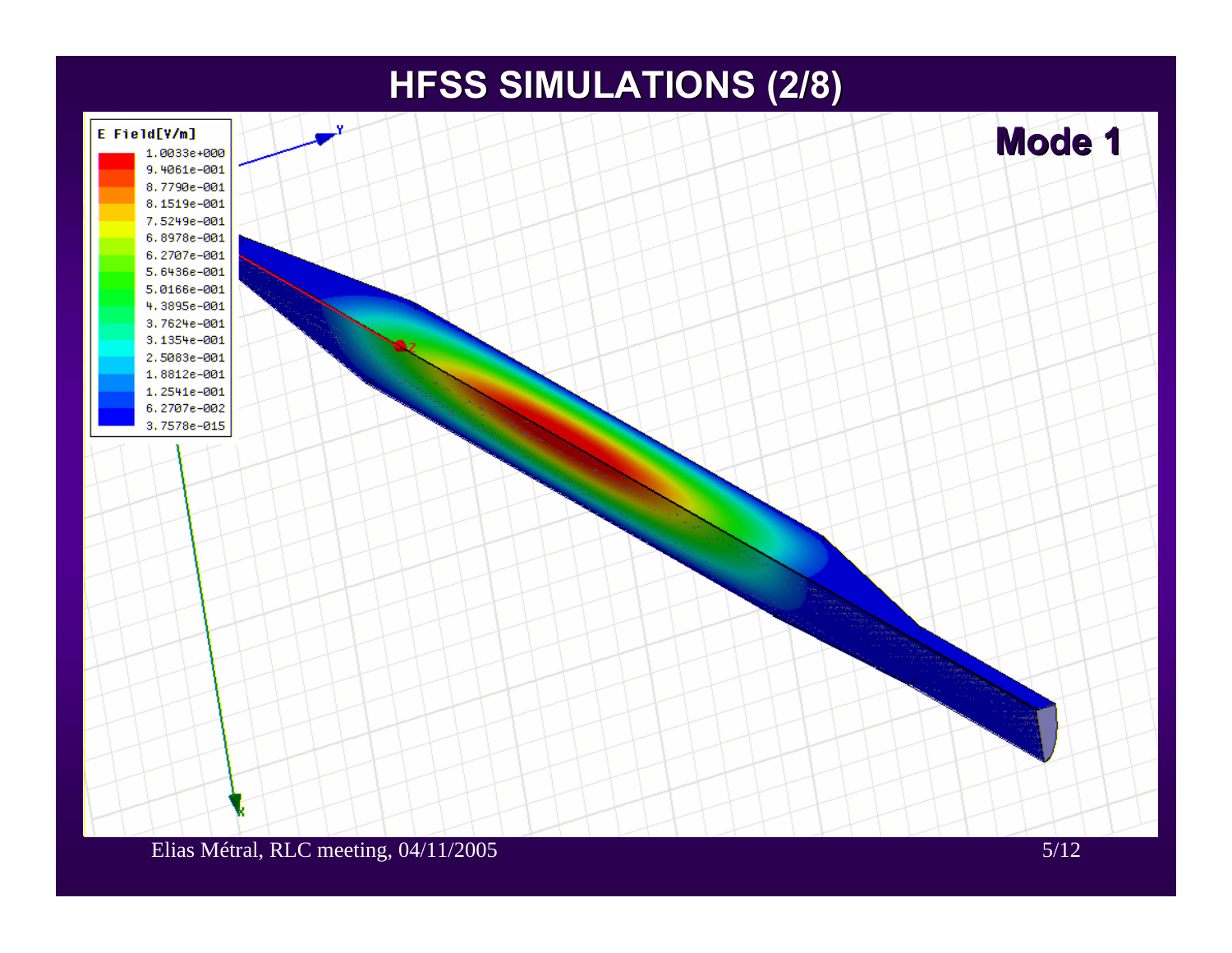### **HFSS SIMULATIONS (3/8) HFSS SIMULATIONS (3/8)**

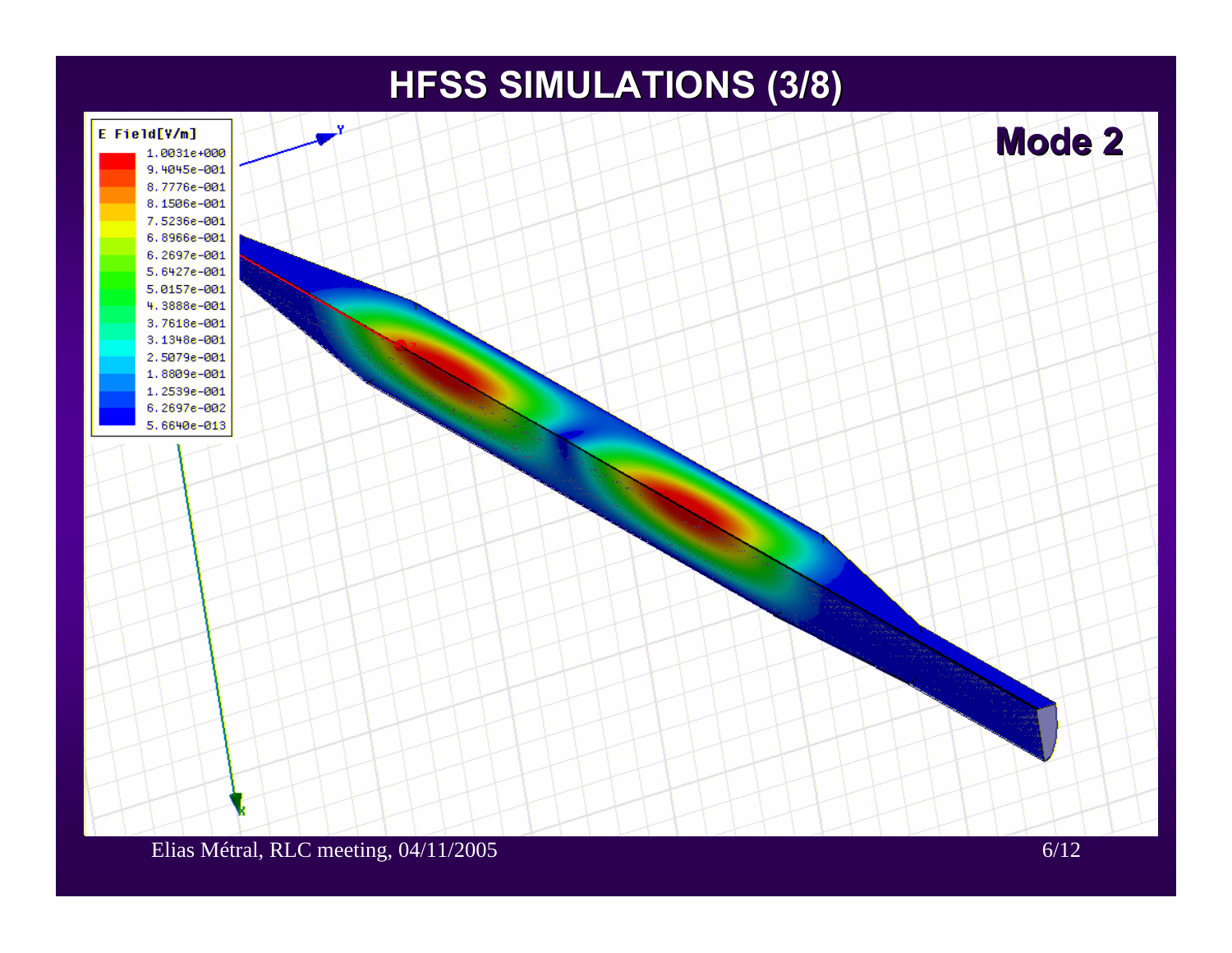### **HFSS SIMULATIONS (4/8) HFSS SIMULATIONS (4/8)**

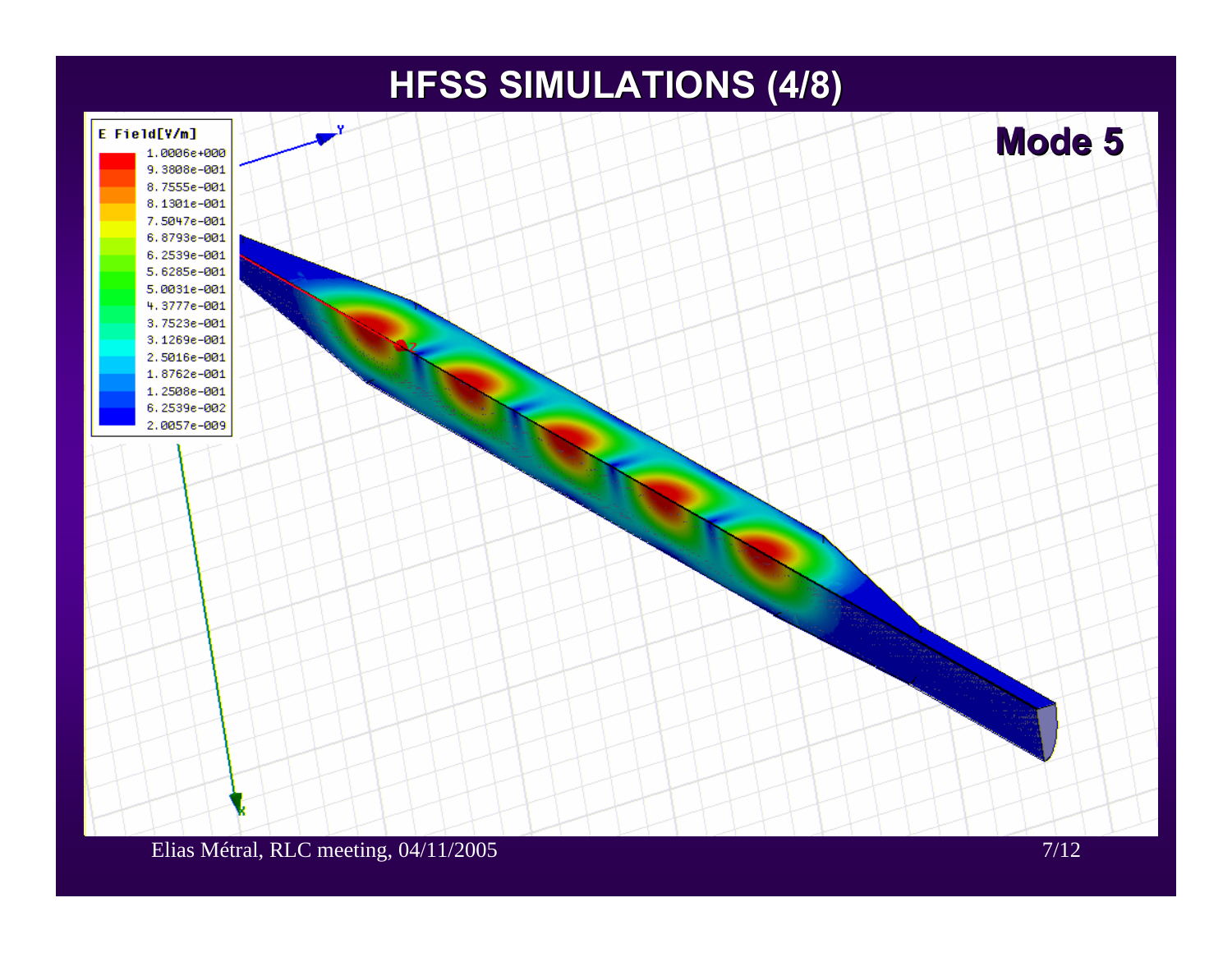### **HFSS SIMULATIONS (5/8) HFSS SIMULATIONS (5/8)**

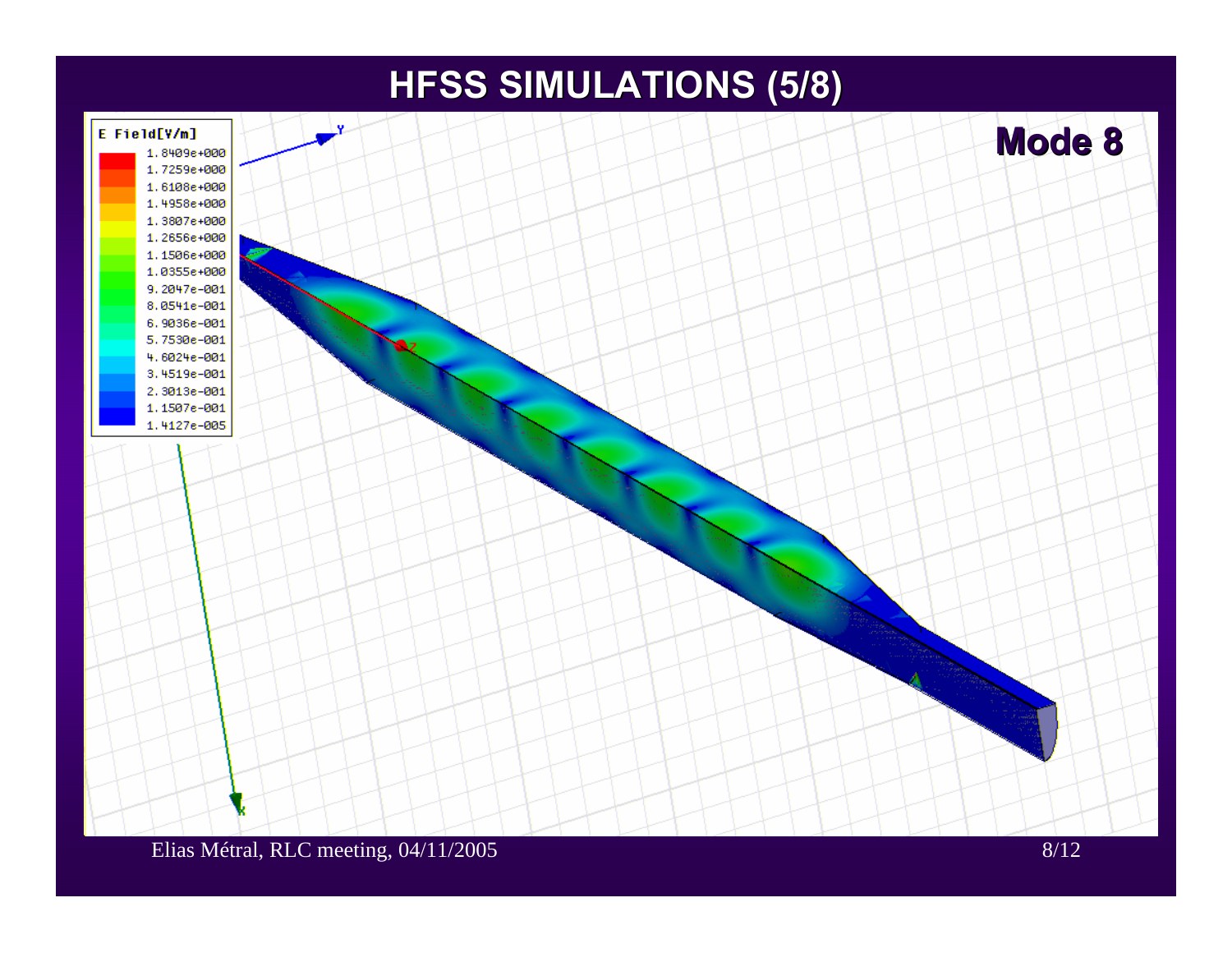### **HFSS SIMULATIONS (6/8) HFSS SIMULATIONS (6/8)**

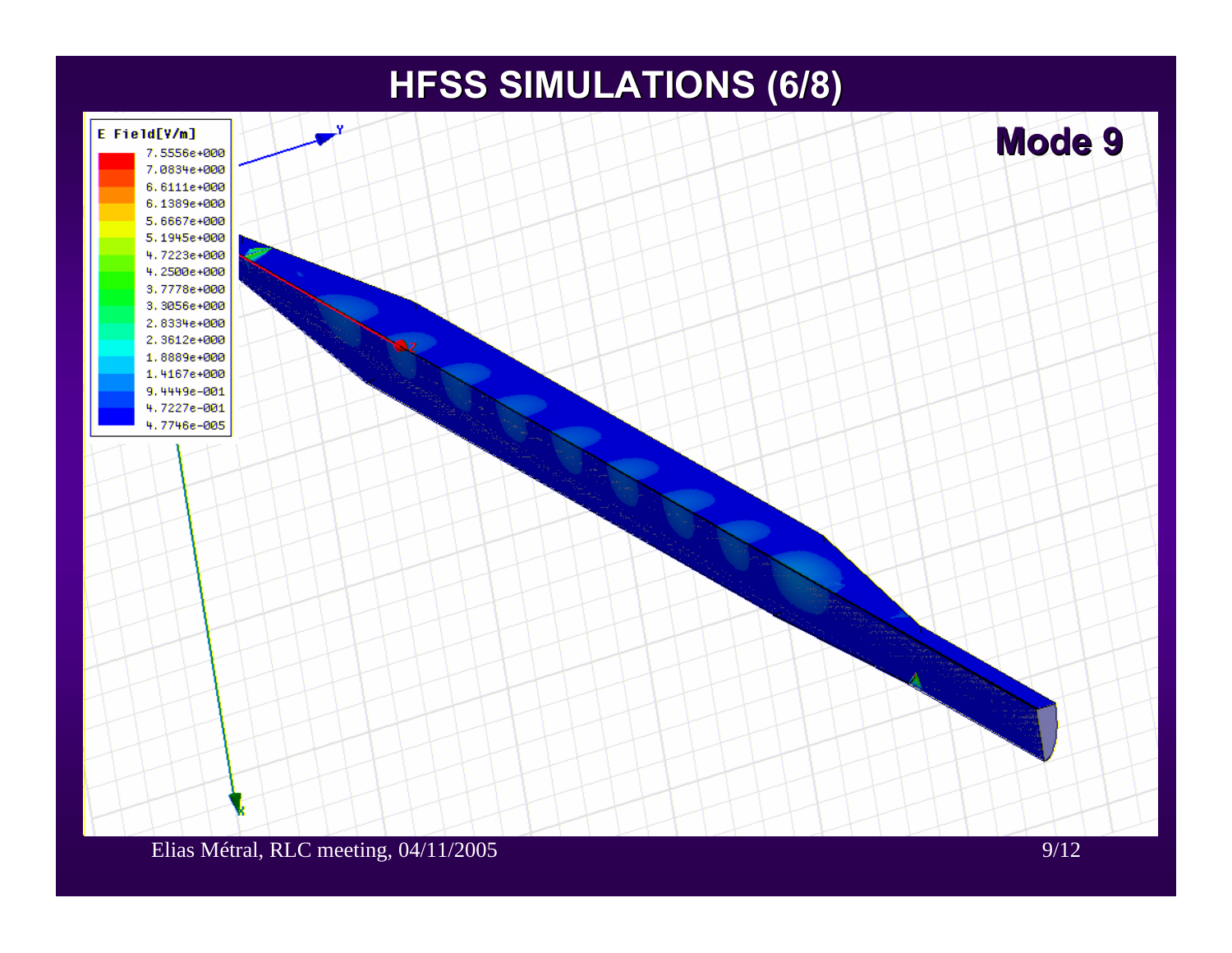| <b>HFSS SIMULATIONS (7/8)</b> |                   |                   |
|-------------------------------|-------------------|-------------------|
| <b>GHZ</b>                    |                   | $\Omega$          |
| $f_{r1} = 1.0857$             | $Q1 = 7113.9$     | $R_1 = 12.1$      |
| $f_{r2} = 1.0948$             | $Q_2 = 7120.3$    | $R_2 = 75.2$      |
| $f_{r3} = 1.1098$             | $Q_3 = 7135.9$    | $R_3 = 18.1$      |
| $f_{r4} = 1.1305$             | $Q_4 = 7158.7$    | $R_4 = 302.6$     |
| $f_{r5} = 1.1565$             | $Q_5 = 7194.1$    | $R_5 = 158.3$     |
| $f_{r6} = 1.1872$             | $Q_6 = 7374.7$    | $R_{6} = 74.8$    |
| $f_{r7} = 1.2218$             | $Q_7 = 8914.4$    | $R_7 = 555.6$     |
| $f_{r8} = 1.2596$             | $Q_8 = 4488.6$    | $R_{8} = 143.1$   |
| $f_{r9} = 1.3000$             | $Q_9 = 1743.3$    | $R_{\rm o} = 3.8$ |
| $f_{r10} = 1.3474$            | $Q_{10} = 2220.0$ | $R_{10} = 116.0$  |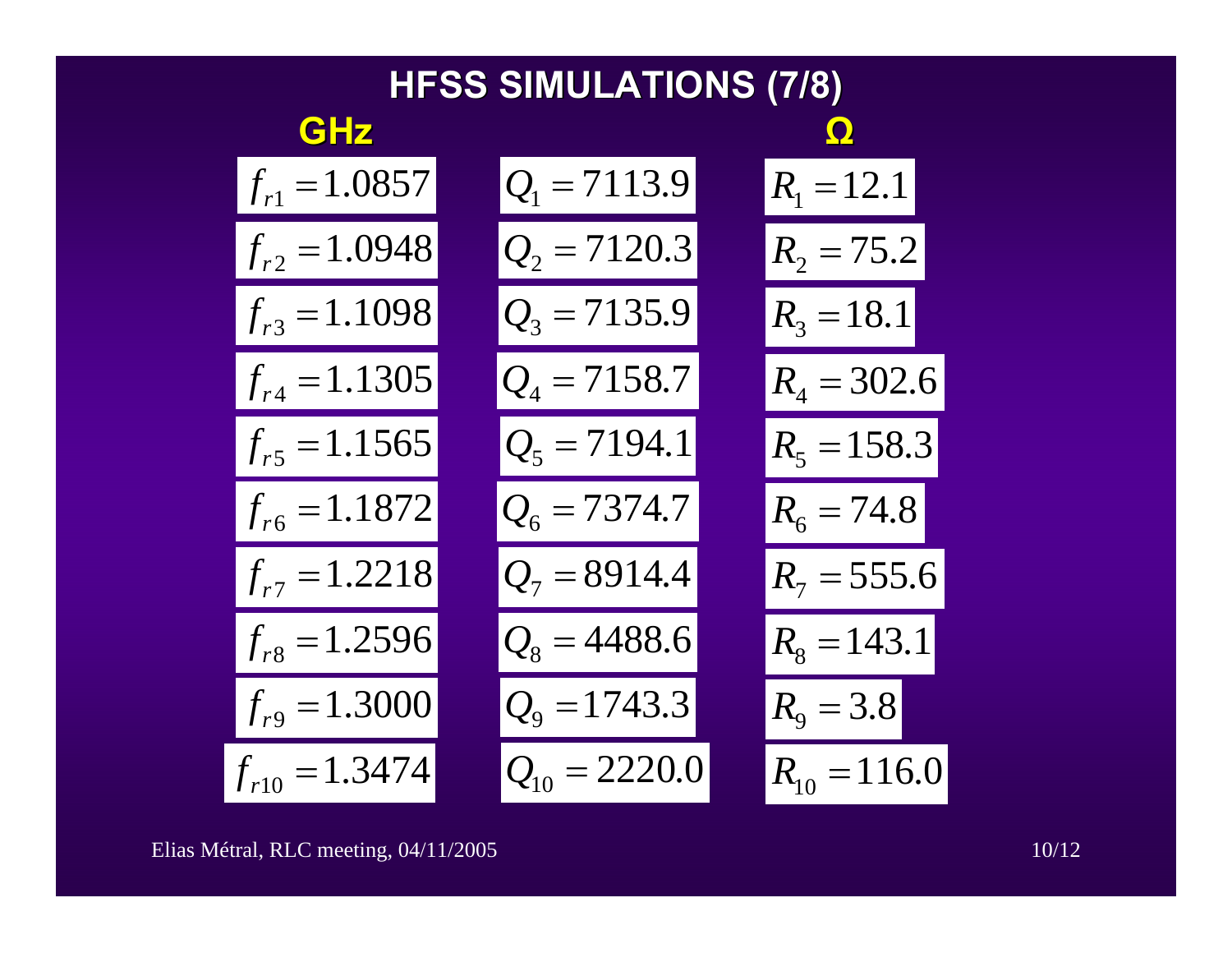#### **HFSS SIMULATIONS (8/8) HFSS SIMULATIONS (8/8)**

**From "Energy loss of bunched beams in SSC RF cavities" by Furman, Lee and Zotter**

**Maximum power loss, assuming that the resonance frequency is a that the resonance frequency is a multiple of the bunch frequency multiple of the bunch frequency**

**Power loss, assuming that the resonance frequency given by resonance frequency given by HFSS is HFSS is "exact**  $"$  (which is not a  $'$ **multiple of the bunch frequency) multiple of the bunch frequency)**